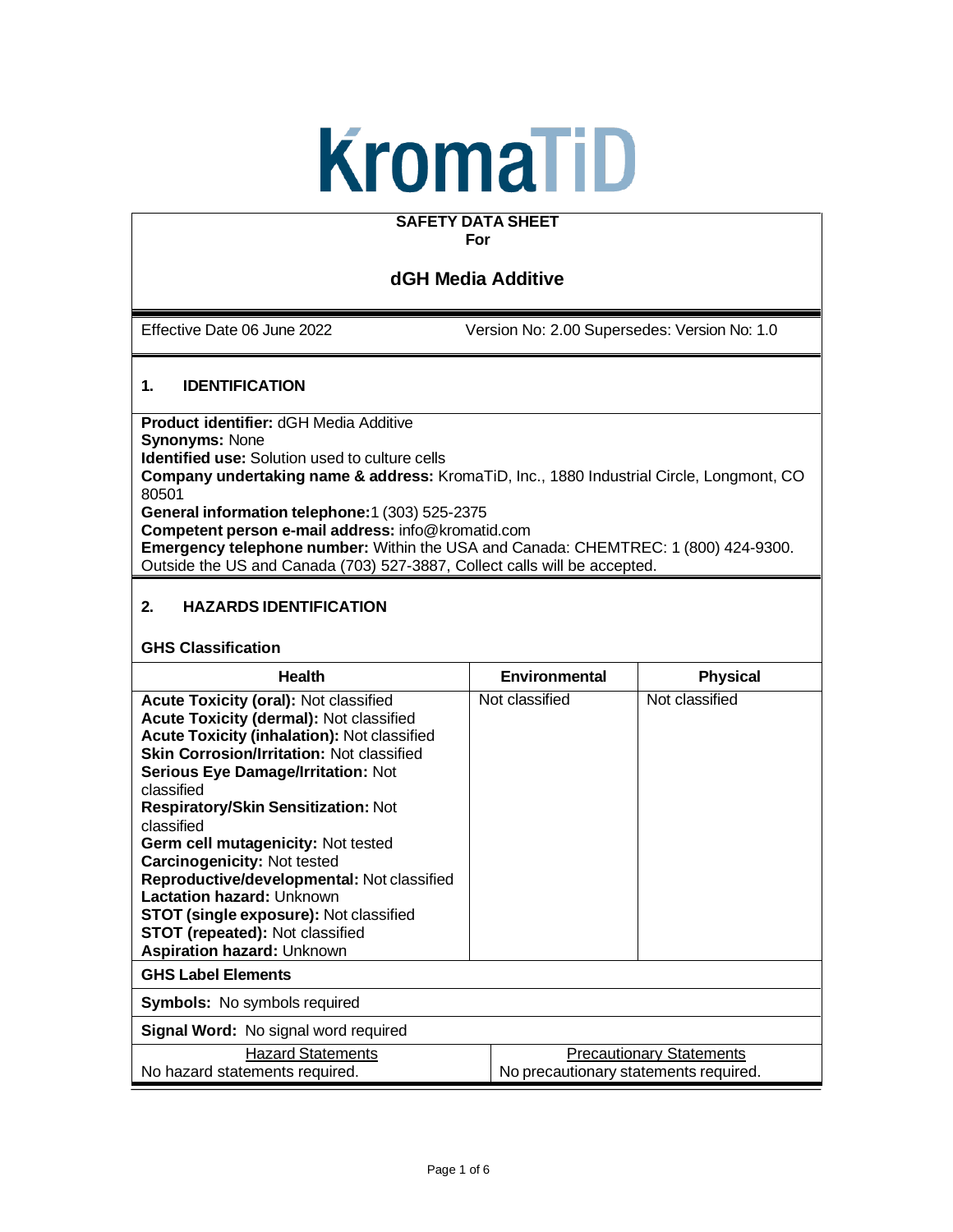## **3. COMPOSITION/INFORMATION ON INGREDIENTS**

**Substance :** 5-bromo-deoxyuridine CAS Number: 59-14-3 EINECS : 200-415-9

**Substance:** 5-bromo-deoxycytidine CAS Number: 1022-79-3 EINECS: 213-824-2

**Substance:** RPMI 1640 cell culture media CAS Number: Mixture EINECS: Not available

# **4. FIRST AID MEASURES**

**Skin contact:** In case of skin contact, removed contaminated clothing, flush area with large amounts of water for 15 minutes. Use soap if available. Seek medical attention immediately if skin irritation or rash develops.

**Eye contact:** In case of eye contact, flush with copious amounts of water for at least 15 minutes. Seek medical attention immediately if irritation develops.

**Ingestion:** In case of unintended ingestion, seek medical attention immediately. Do not induce vomiting unless directed by medical personnel. Never give anything by mouth to an unconscious person.

**Inhalation:** In case of inhalation, remove to fresh air. If not breathing, provide artificial respiration. If breathing is difficult, administer oxygen. Seek medical attention immediately.

#### **5. FIRE FIGHTING MEASURES**

**Suitable extinguishing media:** Water spray jet, dry powder, foam, carbon dioxide. **Unsuitable extinguishing media:** None known.

**Special hazards in fire:** By products of combustion have not been determined. **Advice for fire fighters:** Wear self-contained breathing apparatus and personal protective equipment to prevent inhalation and contact with skins or eyes.

#### **6. ACCIDENTAL RELEASE MEASURES**

**Personal precautions, protective equipment, and emergency procedures:** Report emergency situations immediately. Non-essential personnel should be evacuated from the immediate area. Contain the source of the spill if it is safe to do so. Personnel involved in the clean-up of spills should wear the appropriate respiratory protection, gloves, eye protection, and protective coveralls. Observe all applicable regulations when disposing of this material. **Environmental precautions:** Avoid discharging wash water and contaminated material to floor drains or to the sewer.

**Methods for containment and cleaning up:** Spills should be cleaned up in a manner that minimizes exposure to personnel. Ventilate the area and clean the spill area thoroughly. Collect wash water with absorbent material and transfer all waste to a labeled container for disposal.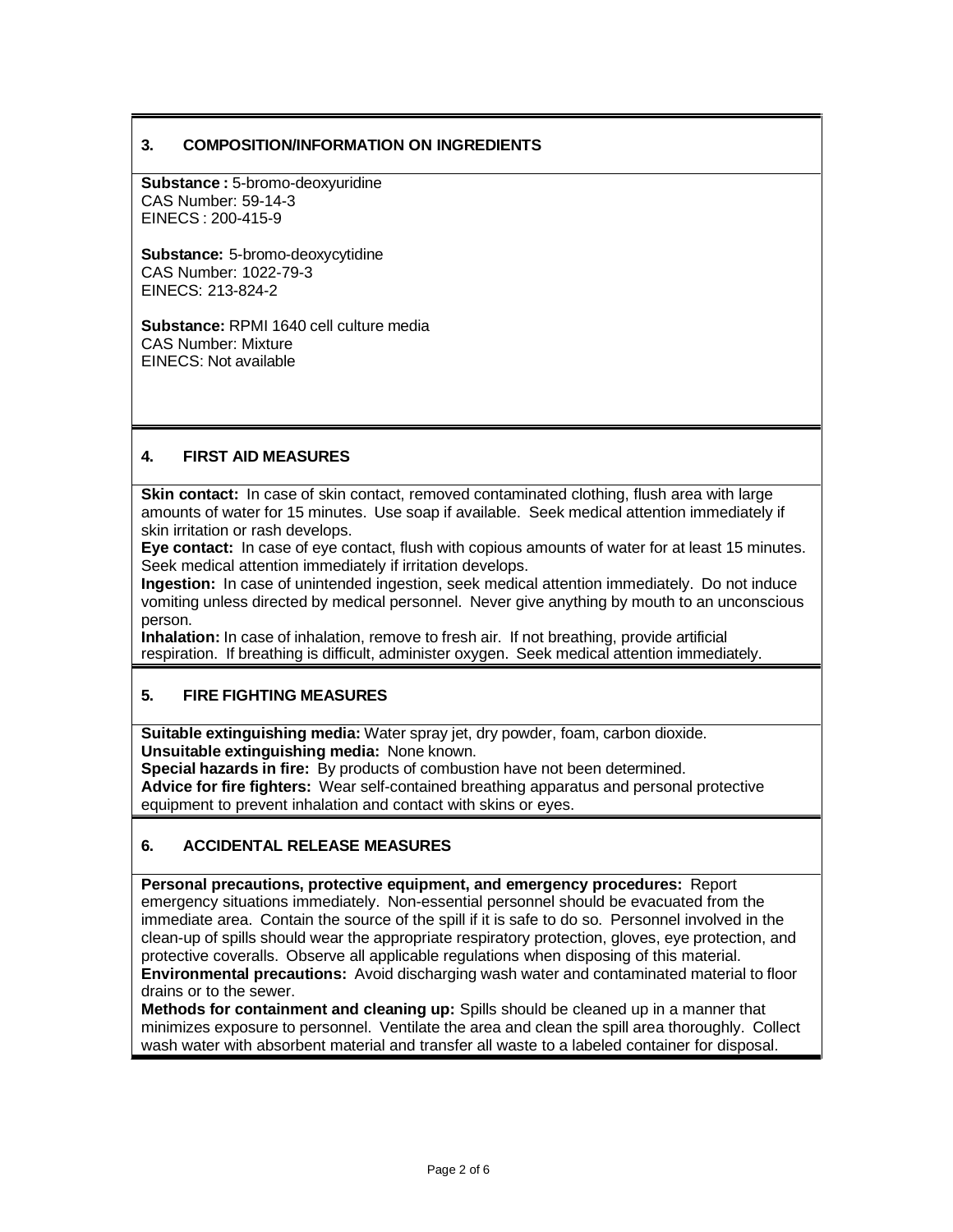# **7. HANDLING AND STORAGE**

**Precautions for safe handling:** Where exposure to the liquid may occur appropriate personal protective equipment, including approved respiratory protection, may be required. Use good personal hygiene – wash hands and exposed skin thoroughly with soap and water after contact with substance.

**Conditions for safe storage:** When not in use, store in a tightly sealed container at -20º C. **Specific end uses:** Solution used to culture cells.

# **8. EXPOSURE CONTROLS/PERSONAL PROTECTION**

**Control Parameters**

#### **Occupational Exposure Values**

#### **Component Name:** 5-bromo-deoxyuridine

WEL – 8-hour TWA: Not established

WEL – STEL: Not established

PEL – 8-hour TWA: Not established

PEL: - STEL: Not established

#### **Component Name:** 5-bromo-deoxycytidine

WEL – 8-hour TWA: Not established

WEL – STEL: Not established

PEL – 8-hour TWA: Not established

PEL: - STEL: Not established

#### **Component Name:** RPMI 1640 cell culture media

WEL – 8-hour TWA: Not established

WEL – STEL: Not established

PEL – 8-hour TWA: Not established

PEL: - STEL: Not established

**Engineering controls:** Effective engineering controls are the primary means of controlling occupational exposure. Respiratory protection should not be used as a substitute for engineering controls.

**Personal protective equipment:** Eye protection, compatible chemical-resistant gloves, and laboratory coat should be worn. In a manufacturing setting, more elaborate forms of personal protective equipment may be required.

**Eye/face protection:** Safety glasses should be worn.

**Hand protection:** Compatible, chemical-resistant gloves should be worn.

**Environmental exposure controls:** Store in tightly sealed containers to prevent releases to the environment.

#### **9. PHYSICAL AND CHEMICAL PROPERTIES**

**Appearance:** Pinkish to red solution **Odor:** Odorless. **Odor threshold:** Not known. **pH:** Not available **Melting point/freezing point:** Not available **Initial boiling point/boiling range:** Not available **Flashpoint:** Not applicable **Evaporation rate:** Not applicable **Flammability (solid/gas):** Not applicable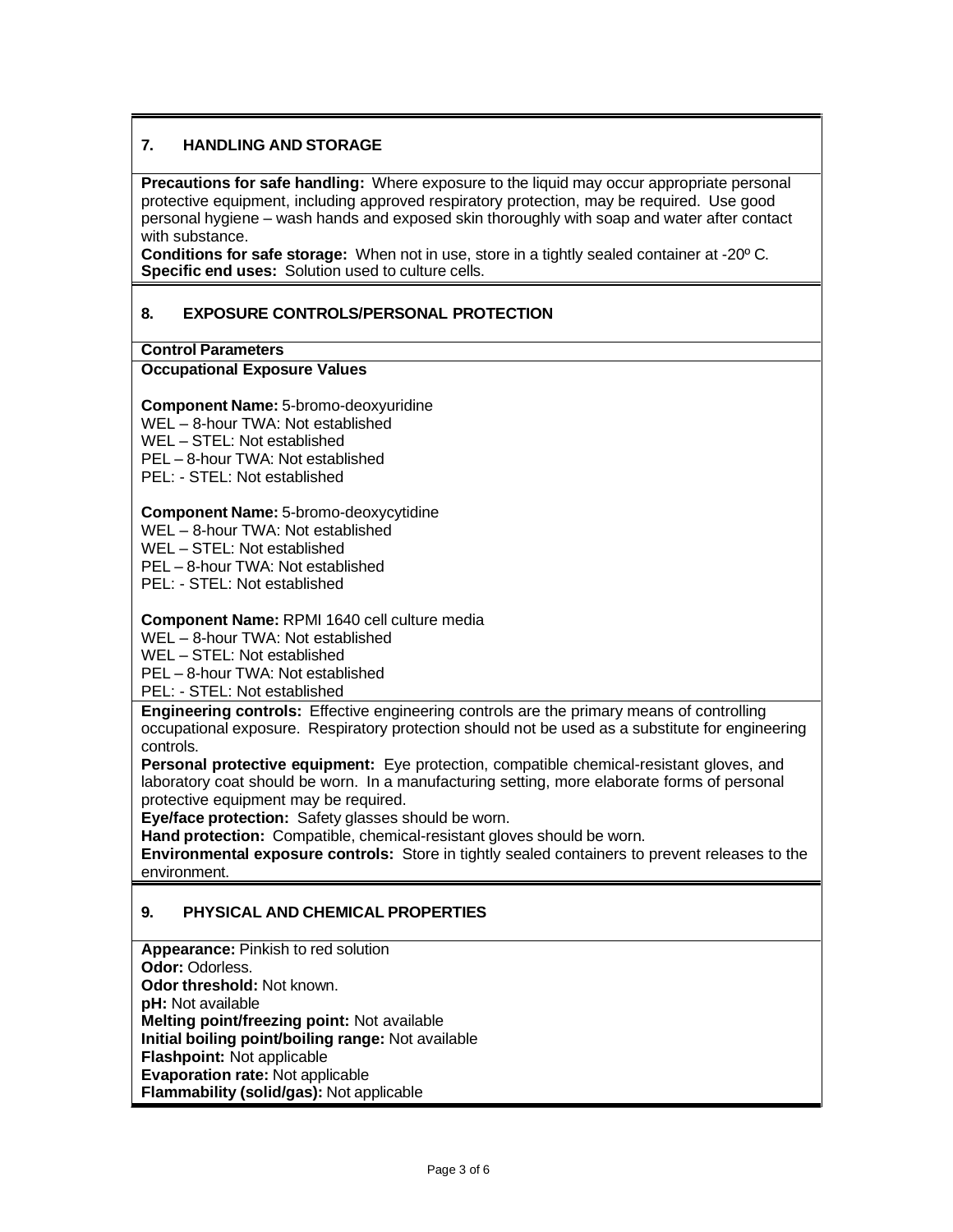**Lower flammability limit:** Not available **Upper flammability limit:** Not available **Vapor pressure:** Not available **Vapor density**: Not available **Relative density:** Not available **Solubility:** Not available **Octanol/water partition coefficient:** Not available **Autoignition temperature:** Not available **Decomposition temperature:** Not available **Viscosity:** Not available **Explosive properties:** None identified **Oxidizing properties:** None identified

# **10. STABILITY AND REACTIVITY**

**Reactivity:** None identified **Chemical stability:** None identified **Possibility of hazardous reactions:** None identified **Conditions to avoid:** None identified **Incompatible materials:** None identified **Hazardous decomposition products:** Not available.

# **11. TOXICOLOGICAL INFORMATION**

**Pharmacology:** No data

**Acute toxicity (rat, oral):**

5-bromo-deoxyuridine:  $LD_{50}$  (rat, oral) = 8400 mg/kg

5-bromo-deoxycytidine:  $LD_{50}$  (rat, oral) = Not available

RPMI 1640:  $LD_{50}$  (rat, oral) = Not available

**Irritation:** No data

**Corrosivity:** No data

**Sensitization:** No data

**Repeat dose toxicity:** No data

#### **Carcinogenicity:** No data.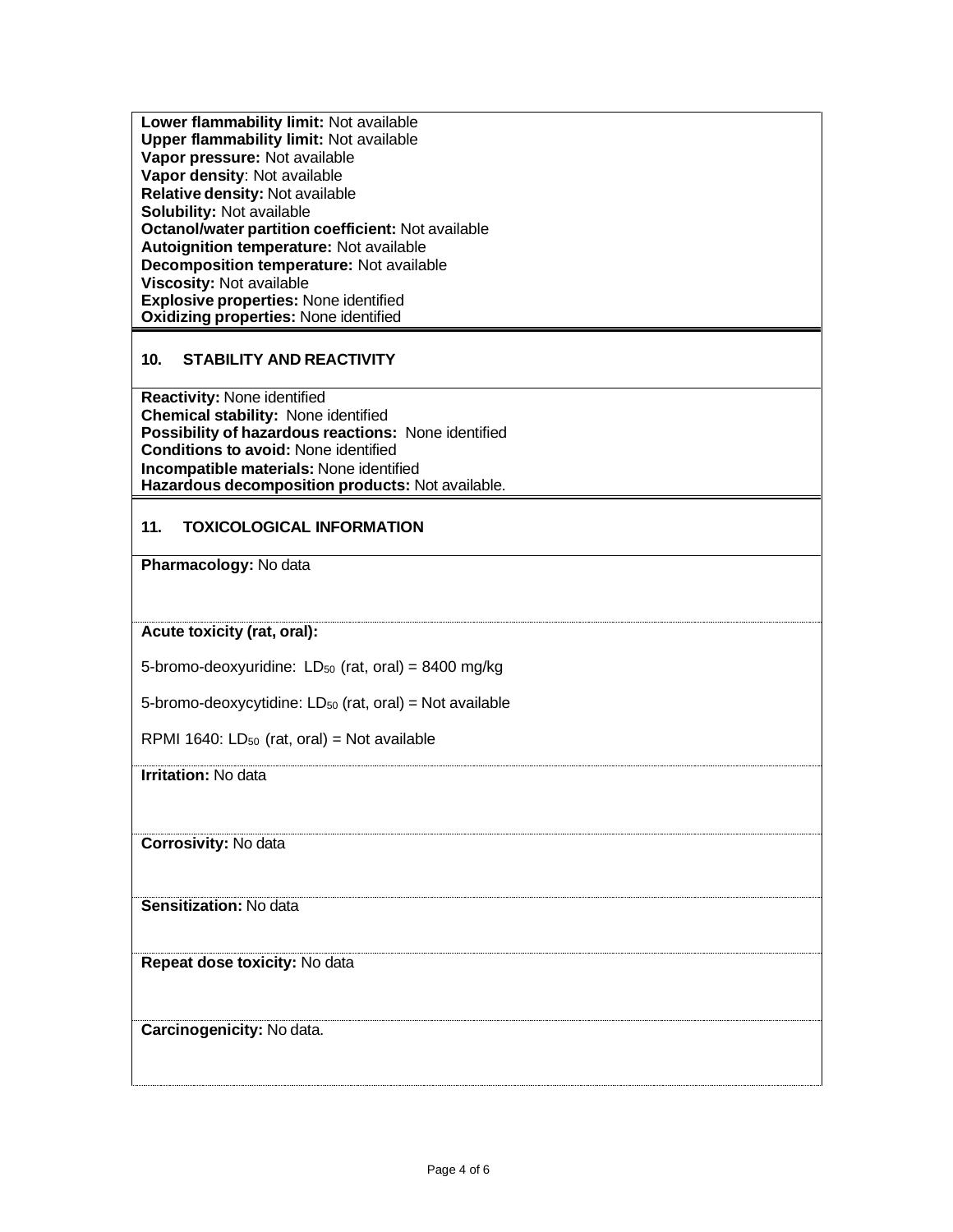**Mutagenicity:** No data.

**Reproductive effects:** No data

**Likely routes of exposure:** Ingestion, inhalation, dermal contact

**Symptoms of over-exposure:** No data.

**Interactive effects:** No data.

**Other adverse effects:** None known.

# **12. ECOLOGICAL INFORMATION**

**Toxicity:** Not available **Persistence and degradability:** Not available **Bioaccumulative potential:** Not available **Mobility in soil:** Not available **Results of PBT and vPvB assessments:** Not available **Other adverse effects:** Not available

#### **13. DISPOSAL CONSIDERATIONS**

**Waste treatment methods:** This product must be disposed of in accordance with all local, state, and federal regulations.

#### **14. TRANSPORT INFORMATION**

**UN Number:** Not regulated **Proper Shipping Name:** Not regulated **Hazard Class:** Not applicable **Packing Group:** Not applicable **Environmentally Hazardous:** Not available **Special Precautions:** None identified

#### **15. REGULATORY INFORMATION**

**U.S. Federal Hazardous Waste Regulations:** Not listed

**Toxic Substance Control Act (TSCA):** The following ingredients in this product are listed on the TSCA inventory: 5-bromo-deoxycytidine, 5-bromodeoxyuridine.

**U.S. Clean Water Act:** None of the ingredients contained in this product are listed under the Clean Water Act.

**U.S. Clean Air Act:** None of the ingredients contained in this product are listed under the Clean Air Act.

**Superfund Amendments and Reauthorization Act (SARA) Title III Information:** None of the ingredients contained in this product are listed under SARA Title III.